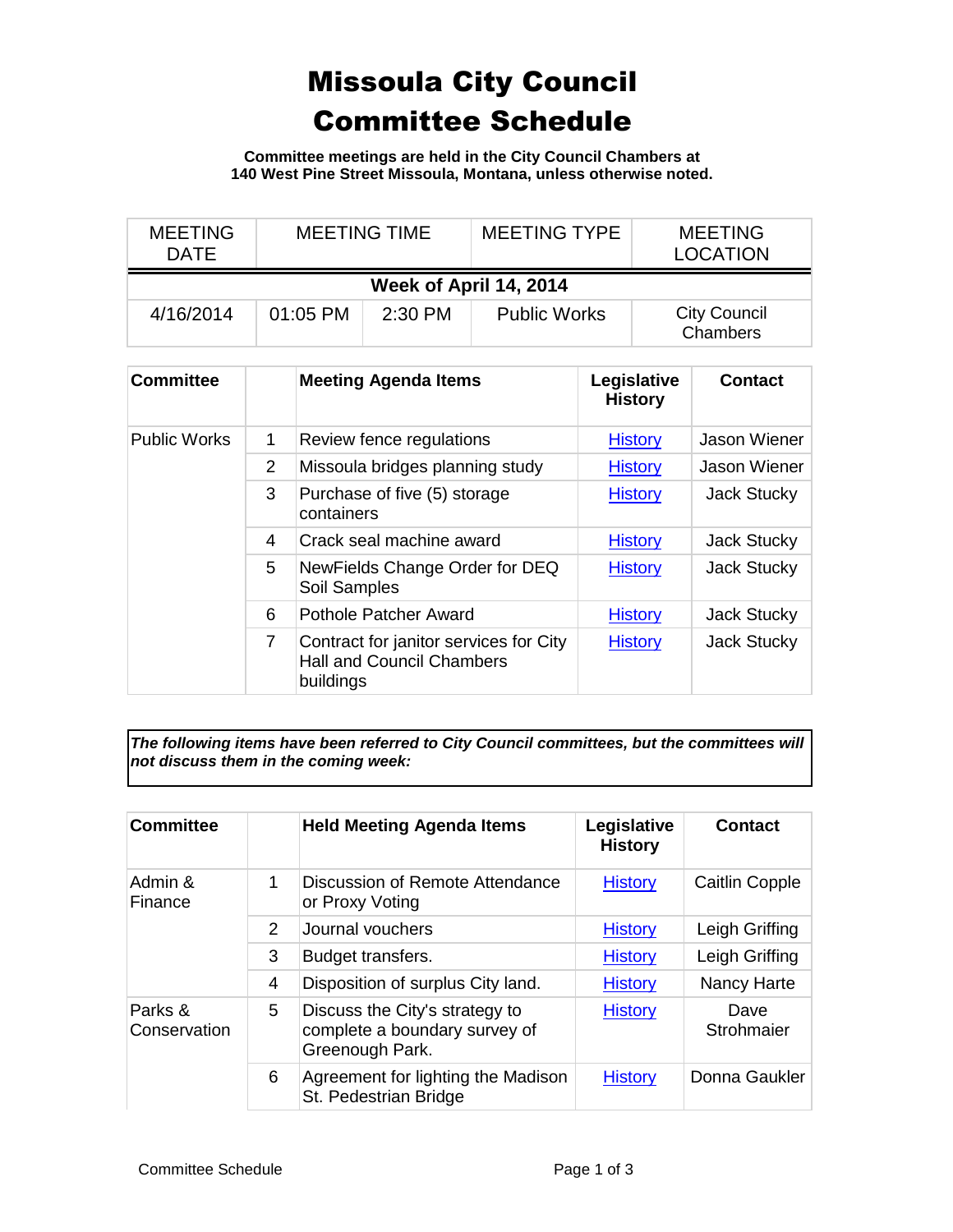## Missoula City Council Committee Schedule

**Committee meetings are held in the City Council Chambers at 140 West Pine Street Missoula, Montana, unless otherwise noted.**

|                         | $\overline{7}$ | Dogs In City Cemetery                                                                                                                                                                                         | <b>History</b> | <b>Ed Childers</b>          |
|-------------------------|----------------|---------------------------------------------------------------------------------------------------------------------------------------------------------------------------------------------------------------|----------------|-----------------------------|
| Comm. of the<br>Whole   | 8              | Propose the City Council be a<br>member unit of the Missoula<br>Chamber of Commerce.                                                                                                                          | <b>History</b> | Caitlin Copple              |
|                         | 9              | Every Voice Engaged--A Municipal<br>Gaming Tool to engage the public<br>in budget prioritization                                                                                                              | <b>History</b> | Caitlin Copple              |
|                         | 10             | <b>Updates from Council</b><br>representatives on the Health<br>Board, Community Forum,<br><b>Transportation Policy Coordinating</b><br>Committee, other boards and<br>commissions as necessary.<br>(Ongoing) | <b>History</b> | <b>Marilyn Marler</b>       |
|                         | 11             | <b>Update from Missoula Economic</b><br>Partnership President/CEO James<br>Grunke                                                                                                                             | <b>History</b> | <b>Marilyn Marler</b>       |
|                         | 12             | Bi-annual meeting with the<br><b>Chamber of Commerce</b>                                                                                                                                                      | <b>History</b> | <b>Marilyn Marler</b>       |
|                         | 13             | Conference updates and<br>information sharing                                                                                                                                                                 | <b>History</b> | Marilyn Marler              |
| Land Use &<br>Planning  | 14             | Annexation, (see separate list at<br>City Clerk's Office for pending<br>annexations) (Ongoing in<br>committee)                                                                                                | <b>History</b> | Marty Rehbein               |
|                         | 15             | Discussion of City planning issues<br>with members of the Planning<br>Board.                                                                                                                                  | <b>History</b> | <b>Bob Jaffe</b>            |
| Pub. Safety &<br>Health | 16             | Health Department update.                                                                                                                                                                                     | <b>History</b> | Ellen Leahy                 |
|                         | 17             | Fire Department update.                                                                                                                                                                                       | <b>History</b> | <b>Jason Diehl</b>          |
|                         | 18             | Discussion of sexual assault<br>prevention campaign and<br>consideration of unfunded crime<br>victim advocate urban outreach<br>position.                                                                     | <b>History</b> | Caitlin Copple              |
|                         | 19             | Safety aspects of management of<br>the urban deer population in the<br>city of Missoula.                                                                                                                      | <b>History</b> | Dick Haines,<br>Jon Wilkins |
|                         | 20             | <b>Discussion with Crime Victim</b><br>Advocate Office.                                                                                                                                                       | <b>History</b> | Jon Wilkins                 |
|                         | 21             | Air quality issues related to railroad                                                                                                                                                                        | <b>History</b> | Dave                        |